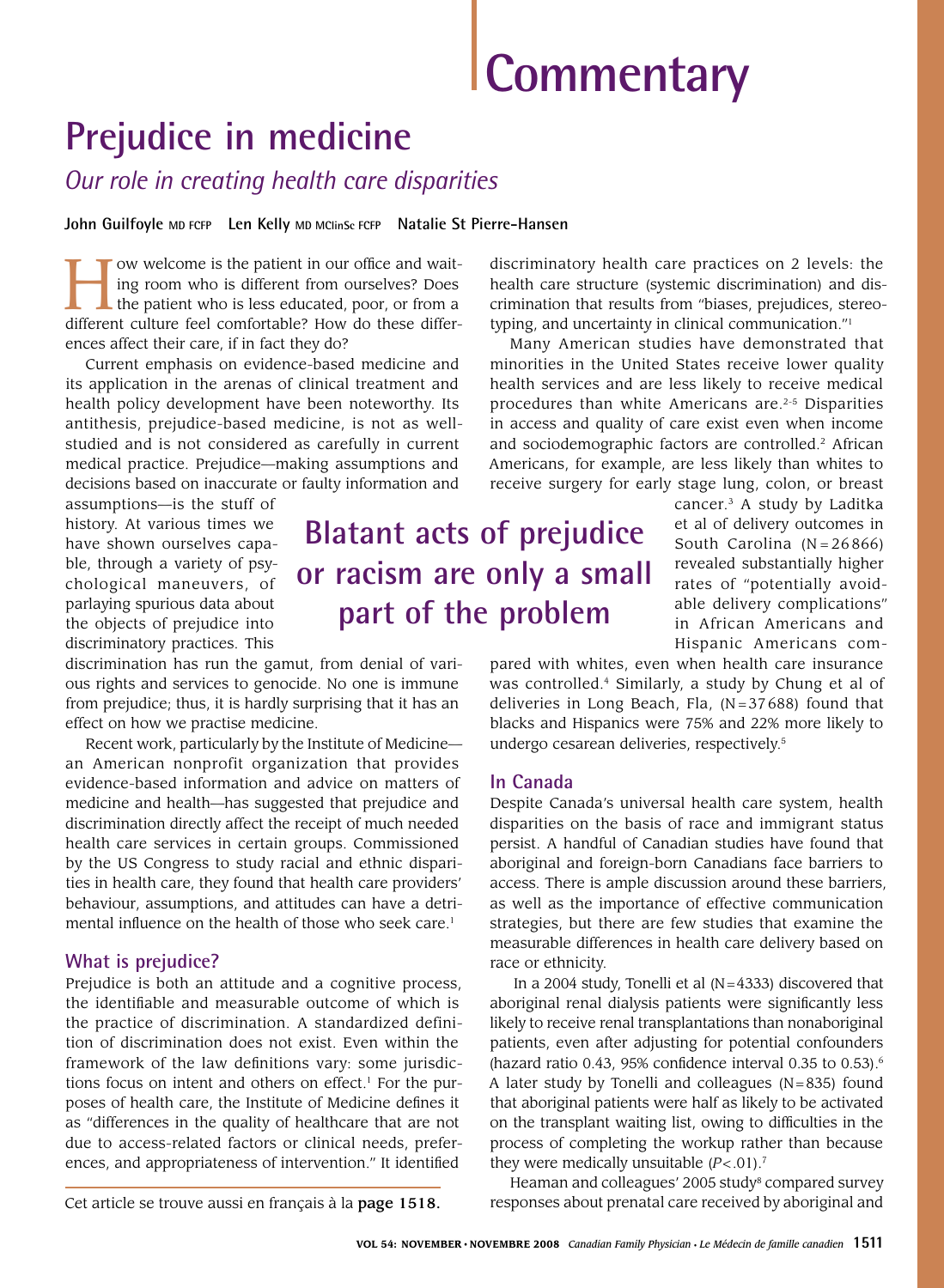# **Commentary**

nonaboriginal women in Manitoba ( $N = 652$ ). Aboriginal women were 4 times more likely to receive inadequate prenatal care than nonaboriginal women were (15.7% vs 3.6%). After controlling for relevant confounders a difference still persisted. When socioeconomic status was factored into the analysis, the authors discovered that the most important predictor of inadequate care was poverty.<sup>8</sup> In 2007, a province-wide study of prenatal care in Manitoba ( $N = 149291$ ) examined disparities among geographic districts: the highest rates of inadequate prenatal care were in the lowest income neighbourhoods.<sup>9</sup> These areas also had the highest proportion of recent immigrants and aboriginal populations.<sup>10</sup>

On the other hand, some Canadian studies found no differences in care based on race or ethnicity. Reime et al, for example, found no significant association between ethnicity and treatment of patients  $(N = 20488)$  in neonatal intensive care units.<sup>10</sup> Wenman and colleagues' comparison of aboriginal women and nonaboriginal women  $(N = 2047)$  revealed that aboriginal women were more likely to have low-birth-weight infants; however, after controlling for socioeconomic status, smoking, and poor nutrition, the differences were not statistically significant.<sup>9,11</sup>

#### **Poverty, culture, and access to care**

These studies highlight the interconnectedness of ethnic or racial disparities and socioeconomic status as they relate to quality of health care and health care outcomes. Confounders aside, these disadvantaged groups face barriers to health care. New federal initiatives are beginning to address access-related barriers for aboriginal people in Canada. For example, the federal government is responding to First Nations and Inuit access barriers in remote and isolated areas by establishing patient wait times guarantees.<sup>12</sup> In 2006, the diabetes care pilot project was announced, followed by the prenatal care pilot project to increase early interventions.<sup>12</sup>

Janet Smylie, past chair of the Society of Obstetricians and Gynaecologist of Canada's Aboriginal Health Issues Committee, underscores the importance of examining the surrounding sociopolitical factors that affect health, rather than simply attributing explanations to the "aboriginal" variable.<sup>13,14</sup> Similar barriers to access were identified for foreign-born Canadians who face language and cultural barriers to accessing care.<sup>11,15</sup> One study examined the sociodemographic factors associated with low rates of cervical cancer screening  $(N = 24584)$ . The lowest rates of screening were seen in areas with the highest immigrant population.<sup>16</sup> The length of time living in Canada was also an important contributing variable: Papanicolaou smear rates for recent immigrants were 36.9% compared with 60.9% for other immigrants.<sup>16,17</sup>

The disparities in the health of minorities in Canada particularly with regard to aboriginal health—are well documented.17,18 In 2000, the life expectancy of First

Nations men was recorded as 7 years shorter than the overall national life expectancy for men, and in 1997, the prevalence of diabetes among First Nations women 65 years of age and older was documented as being more than 3 times the national figure.<sup>19</sup> In fact, the rate of chronic illness overall among aboriginal people is 3 times higher than the national average.<sup>20</sup>

The complexity of these reduced health outcomes requires the implications of sociopolitical and historical factors be considered. Analysis of the marginalization that emerges from inequities in health care systems examines the interconnectedness of these factors.

### **Caregiver attitudes**

Canadian studies of caregiver attitudes and measurable differences in care based on ethnicity are rare. No Canadian studies were found when using the search term *prejudice* on major research databases. Some scholars argue that by focusing on attitudinal and behavioural levels of discrimination for explanations, we are overlooking the contribution of systemic discrimination in creating persistent inequities.<sup>13</sup> Nevertheless, inquiries isolating the role of prejudice on the part of the caregiver might provide us with valuable insight into ourselves and our institutions.

Scott Plous, author of *Understanding Prejudice and Discrimination,* suggests that prejudice is amenable to intervention strategies.<sup>21</sup> These include education and other efforts to expose those who practise prejudice to information and role play that allow exploration of issues and the development of attitudes to prevent discrimination.<sup>21</sup> The developing concept of *cultural safety* has emerged in continuing health education and institutional practices. The concept, which developed out of the nursing education context in New Zealand, is predicated on the understanding that a caregiver's own culture, and the assumptions that follow, affect how a clinical encounter plays out, subsequently affecting the patient's care. This approach acknowledges that all attitudes and behaviour—extending beyond blatant displays of prejudice and measurable discriminatory practices—can have serious implications for minority care and health.

Naming and blaming strategies toward caregivers are not constructive; rather, the development of a climate where prejudice is recognized as possible is a priority so that efforts directed toward understanding and empathy can be emphasized and reinforced. Concomitant measures within health care systems to remove barriers that can create discrimination would also be helpful.

Defining and measuring attitudes and behaviour is difficult. Understanding the complex determinants of minority health is perhaps even more challenging; blatant acts of prejudice or racism are only a small part of the problem. Studies that isolate these aspects of care (such as those seen in the American body of literature)